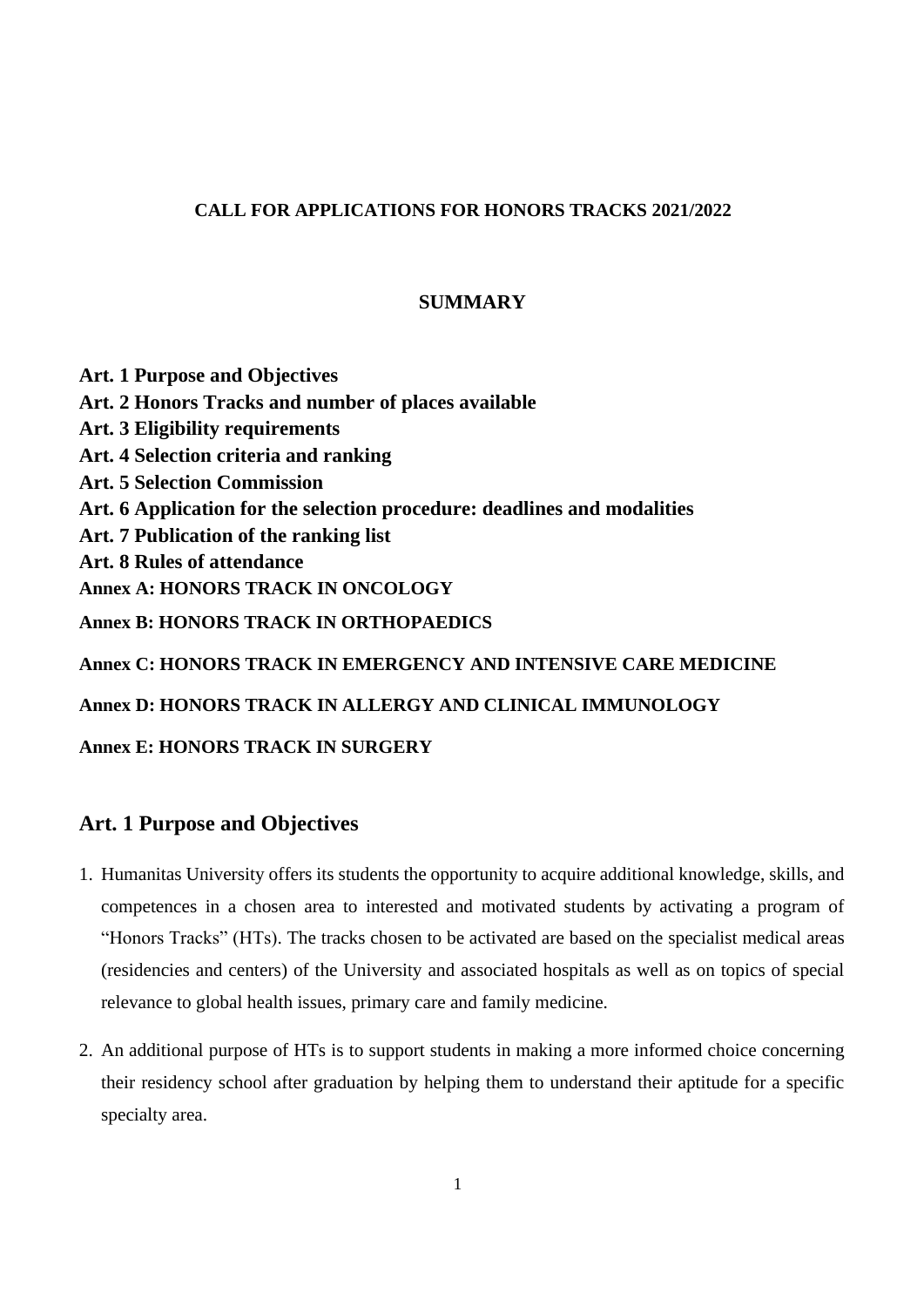3. In activating the HTs, Humanitas University also takes into account the fact that access to postgraduate programs in many countries begins with an initial evaluation of a young doctor's curriculum vitae, therefore, making the acquisition of additional credits a valuable asset in the selection process.

# **Art. 2 Honors Tracks and number of places available**

- 1. HTs are organized according to the topic/area. They may include intensive periods from June to September, from January to February and/ or activities during the first and second semester.
- 2. Tracks are intended for students from the third year onward, as determined specifically by each track.
- 3. Depending on the track, the type of activities may include seminars, simulation, outpatient activities, ward activities, operating room activities, multidisciplinary meetings, clinical case discussions, journal clubs.
- 4. HTs are designed to provide 10 CFU/ECTS that are recorded in the diploma supplement as a part of the student's learning pathway. To obtain these extra credits, students of HTs need to pass a final exam related to the track and to complete all exams of the Degree programme in Medicine and Surgery.

For the academic year 2021/22 Humanitas University will activate the following Honors Tracks:

- Honors Track in Oncology (Oncotrack) with 10 places available (Annex A);
- Honors Track in Orthopedics (Orthotrack) with 10 places available (Annex B);
- Honors Track in Emergency and Intensive Care Medicine with 6 places available (Annex C);
- Honors Track in Allergy and Clinical Immunology (Immunotrack) with 4 places available (Annex D);
- Honors Track in Surgery (Surgerytrack) with 10 places available (Annex E).

Each student can apply for a maximum of two tracks but will have to choose only one track if selected for both.

Honors Tracks are activated with a minimum number of students, defined per track (see Annexes).

With the aim of ensuring a multicultural and international environment within each track a quota of  $1/3$ of the available places will be assigned to international students (not holding Italian citizenship).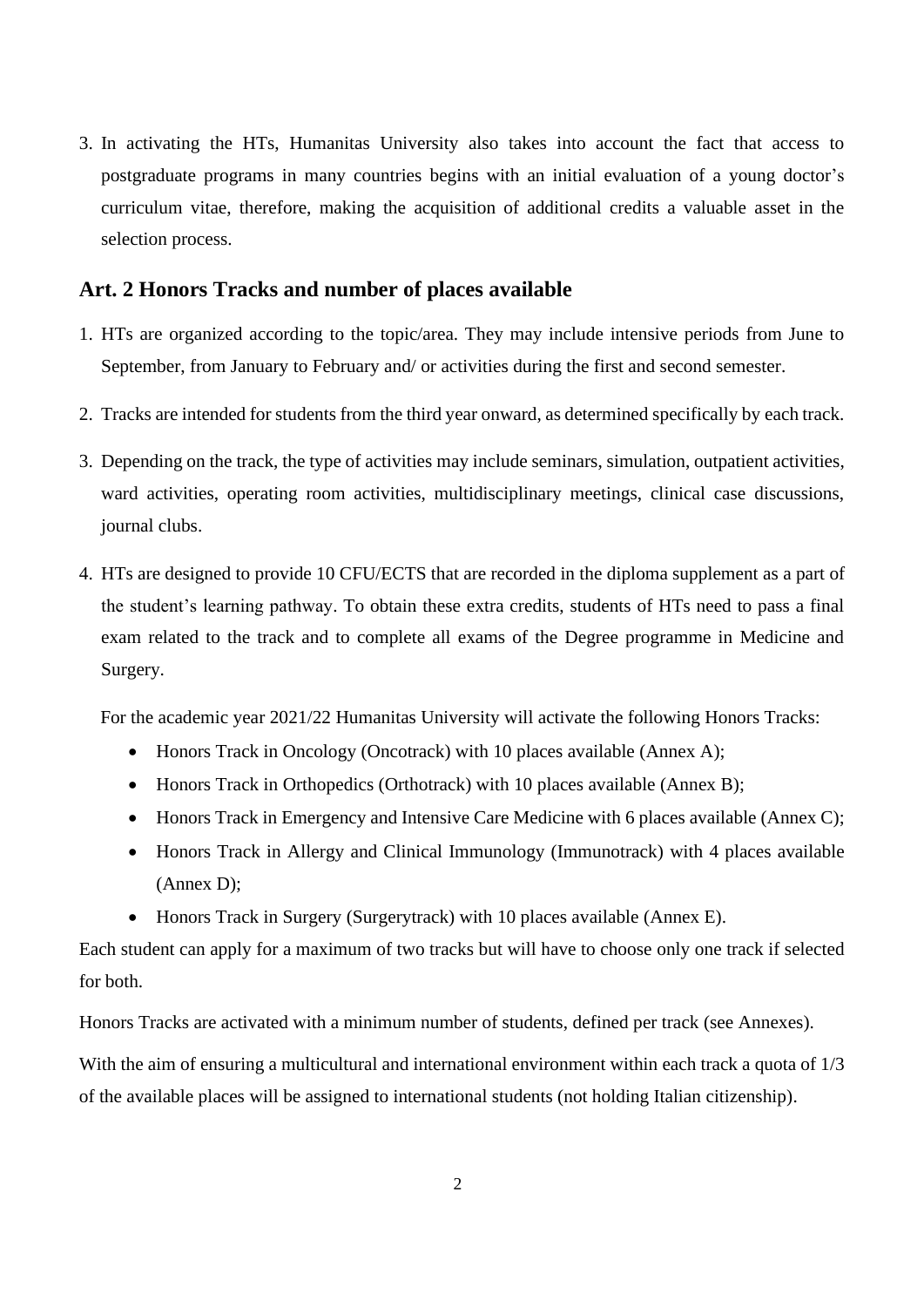# **Art. 3 Eligibility requirements**

Only candidates meeting the following requirements will be considered for the selection:

- Being enrolled for the first time in the 4th year of the Degree program in Medicine and Surgery;
- Having completed all the exams of the study plan up to the semester prior to the application (i.e. 1 st semester 2021-2022);
- Having obtained a positive evaluation in the professionalizing activities up to the previous semester related to the application (minimum score allowed is 1);
- Having obtained a weighted average grade of at least 25/30;
- Having submitted a motivation letter supporting the reasons for attending the specific track. Students who apply for two tracks must submit two separate motivation letters to be considered for each track.

Students are only eligible to apply to one extra curricular Hunimed programme with a selection process and where limited places are available. This regulation guarantees accessibility to such programmes to as many students as possible.

# **Art. 4 Selection criteria and ranking**

Students will also be selected with the aim of ensuring a multicultural and international environment within each track. To this purpose, and considering the student population of the medical school cohorts, a quota of 1/3 will be assigned to international students (not holding Italian citizenship).

After the selection, two ranking lists will be generated for each track, a ranking for the Italian students and one for the international students.

The ranking lists will be generated assessing a score for the eligibility requirements as reported in Table 1.

| <b>Eligibility requirements</b>             | <b>Score Calculation</b>                   |
|---------------------------------------------|--------------------------------------------|
| Weighted average of grades                  | [ $(Avg. grade - 25)/(30 - 25)$ ]*40       |
| Average grade of professionalizing activity | [ $(Avg. score - 1)/(3 – 1)$ ]*40          |
| Evaluation of motivation letter             | From 0 to 20 points (to be assessed by the |
|                                             | <b>Selecting Committee)</b>                |

# **Table 1**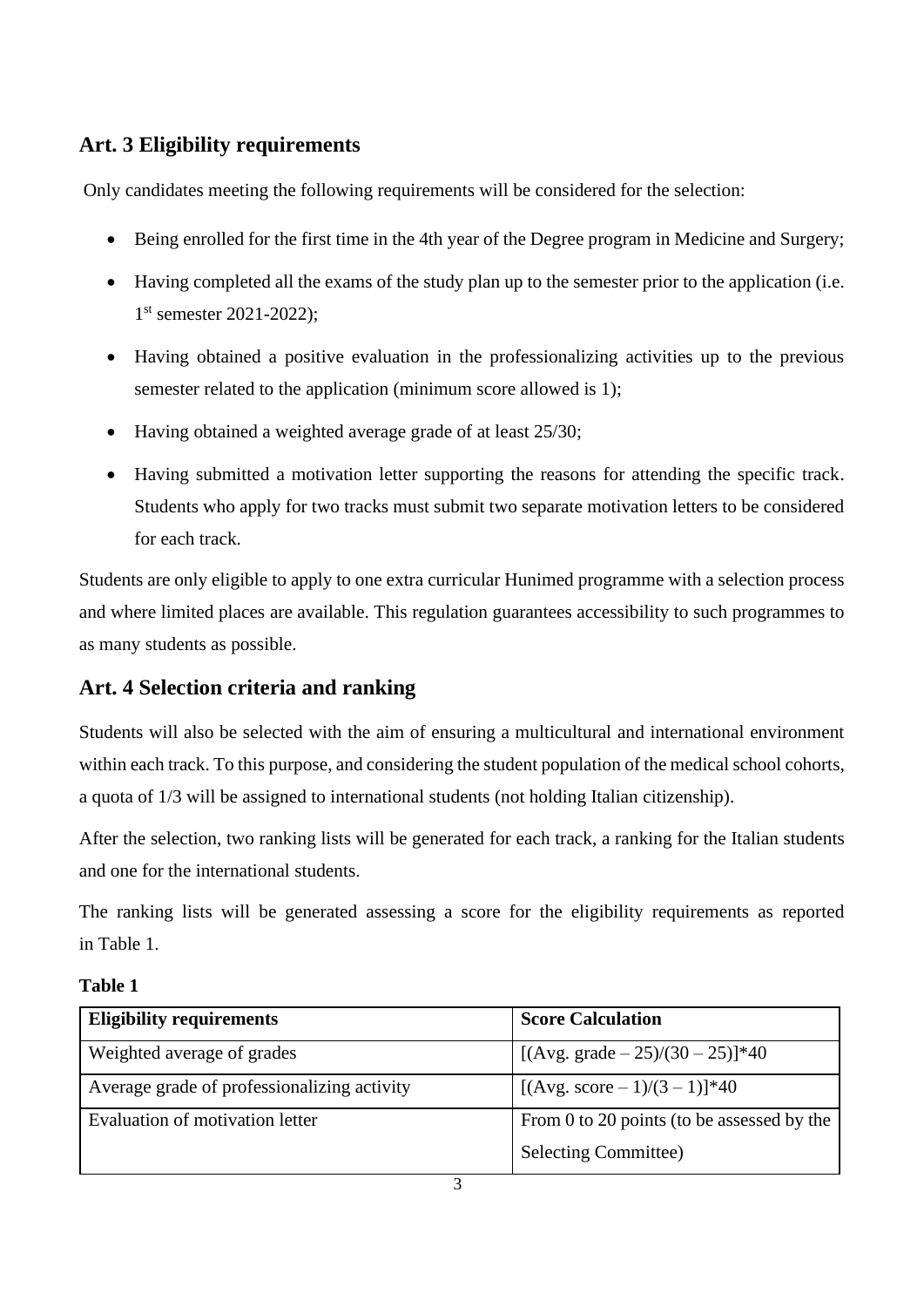The highest achievable score is 100 points.

If applicants achieve the same final score, the higher weighted average of grades will prevail. In case of a further equal score, the candidates will be interviewed by the Selection Commission for the final selection.

# **Art. 5 Selection Commission**

The selection commission of each track will consist of the coordinator/s and of two components chosen from among the faculty members and the tutors from the track.

# **Art. 6 Application for the selection procedure: deadlines and modalities**

The application for the selection procedure must be completed exclusively online through the link [www.hunimed.eu/honors-tracks/](http://www.hunimed.eu/honors-tracks/) from April 20<sup>th</sup> to April 29<sup>th</sup> 2022 at noon.

Application will only be accepted if the above-mentioned application procedure is followed.

## **Art. 7 Publication of the ranking list**

The ranking lists will be published on May  $25<sup>th</sup>$  on the LMS page of the 4<sup>th</sup> year of the Medical School. Students entitled to participate in the HT should confirm their interest to join the program by e-mail to: honorstracks@hunimed.eu by May 27<sup>th</sup>.

Should one or more places become available on any of the ranking lists after the deadline of May  $27<sup>th</sup>$ , students will be called in order of ranking from the reserve list of the relevant Track.

# **Art. 8 Rules of attendance**

Track duration times may vary according to the specific programmes. To proceed from one section of the track to the next, students must have attended at least 90% of the activities and passed an intermediate evaluation related to professionalism and knowledge. Acquisition of the 10 credits is subject to a final evaluation and attainment of the degree title in Medicine and Surgery.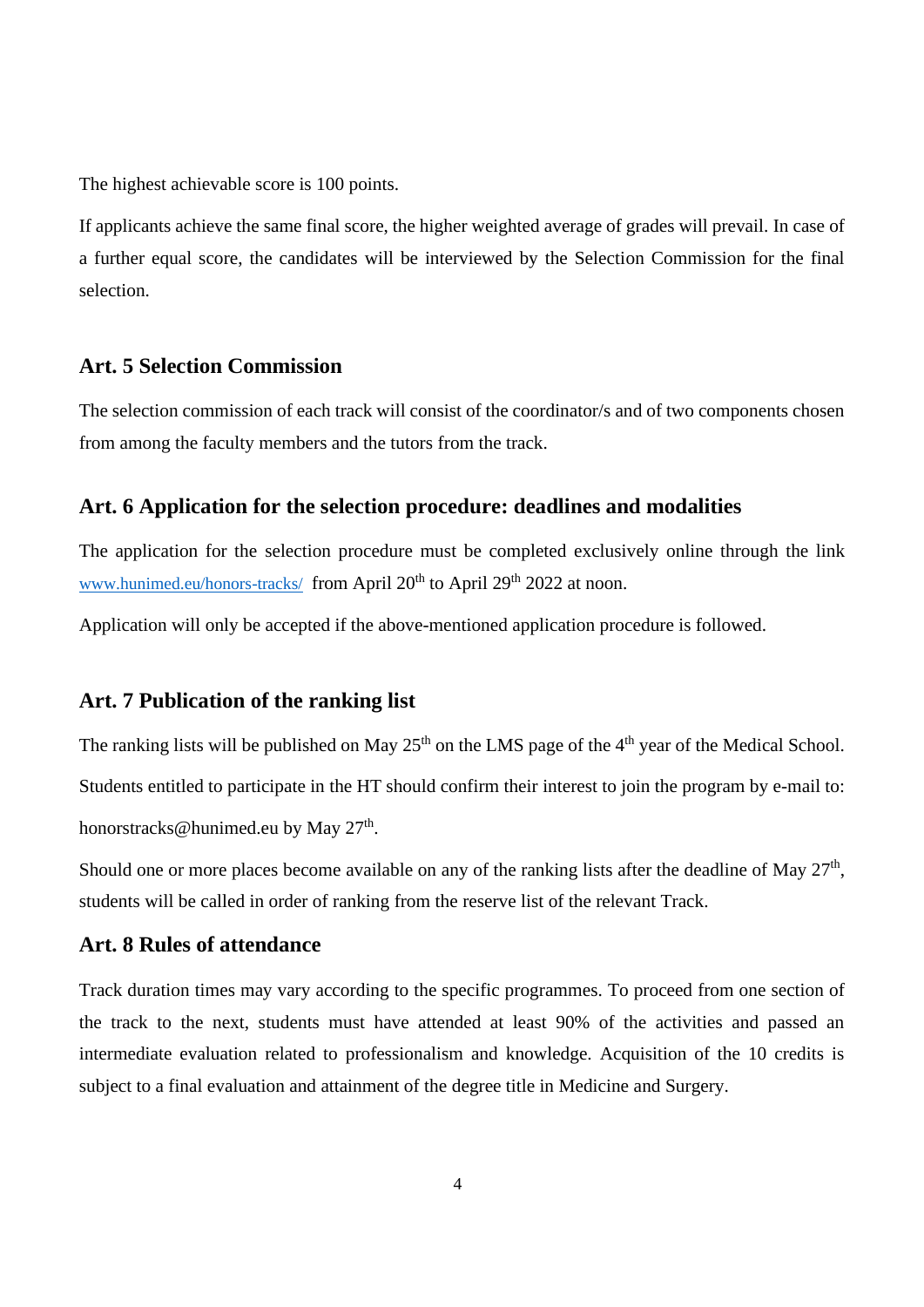## **Annex A HONORS TRACK IN ONCOLOGY**

#### **Purpose and objectives**

The purpose of the track is to provide students with and in-depth knowledge of the diagnostic and therapeutic approach to the most relevant solid tumors. The track also aims at helping students to discover their aptitude for oncology and related fields of interest.

#### **Organization**

The track will be organized as follows:

- Intensive period one: 2 weeks during the summer of the fourth year (July 2022 September 2022).
- One weekly activity over the two semesters of the fifth year.
- Intensive period two: 1 week during the winter of the fifth year (January 2023).

At the end of the track, students will have acquired 10 formative credits (10 CFU/ECTS) that will be certified on the Diploma Supplement.

#### **Type of activities**

During the intensive periods students will be exposed to different areas of the Cancer Center participating in the following type of activities:

- Seminars
- Clinical case discussions
- Multidisciplinary meetings
- Journal clubs
- Outpatient clinics
- In-patient clinics
- Simulation labs.

During the 1st and 2nd semesters of the fifth year, students will be asked to participate in weekly 1-hour meetings/journal clubs. Students must attend at least 10 of these events.

During the Honors Track, students must fill in a daily diary of the activities including reflections,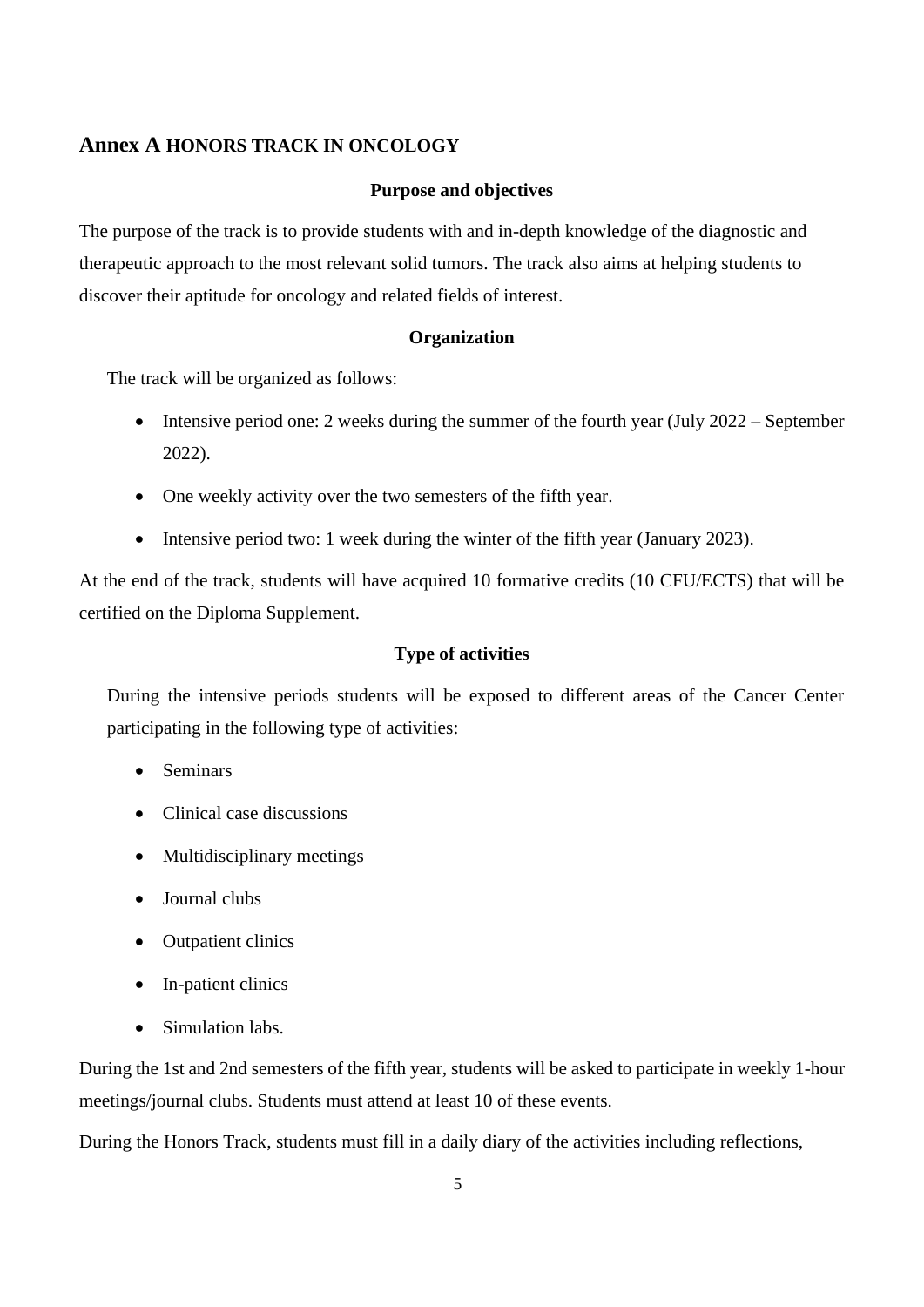questions, and take-home messages. At the end of each intensive period the students must ensure that their diary is signed by their tutor and delivered to the coordinator of the Honors Track.

#### **Assistance and guidance for students**

Each student selected for this Honors Track will be entrusted to a tutor in Medical Oncology and one in Radiotherapy for assistance and guidance during the activities.

The contact email for administrative issues is honorstracks@hunimed.eu.

## **Learning objectives**

## *Knowledge and understanding*

- General overview of Medical Oncology and Radiotherapy: illustrate the clinical approach to cancer patients, the importance of the multidisciplinary approach, and of personalized medicine.
- Breast, lung, colon, and prostate cancer: the big killers. Describe the clinical presentation, radiological, pathological aspects, and treatment. Discuss clinical trials and published papers.
- Difficult communication and conversations: discuss the importance of the psycho-oncologist in the patient journey from diagnosis to treatment and prognosis.
- From theory to clinical practice: from basic clinical activities of the Cancer Center to advanced clinical activities, including discussion of complex cases, management of emergencies in oncology, and diagnostic/therapeutic procedures (e.g. biopsy, thoracentesis, paracentesis).

## *Application of knowledge and understanding*

- Describe the pathognomonic signs and symptoms of the most relevant solid tumors, including breast, lung, colorectal and prostate cancer.
- Produce a differential diagnosis according to identified signs and symptoms; choose the correct diagnostic imaging work-up and bioptic procedures in order to obtain the proper diagnosis.
- Illustrate the main oncologic and radiotherapy treatments for each discussed tumor, from the mechanisms of action to the different therapeutic aims.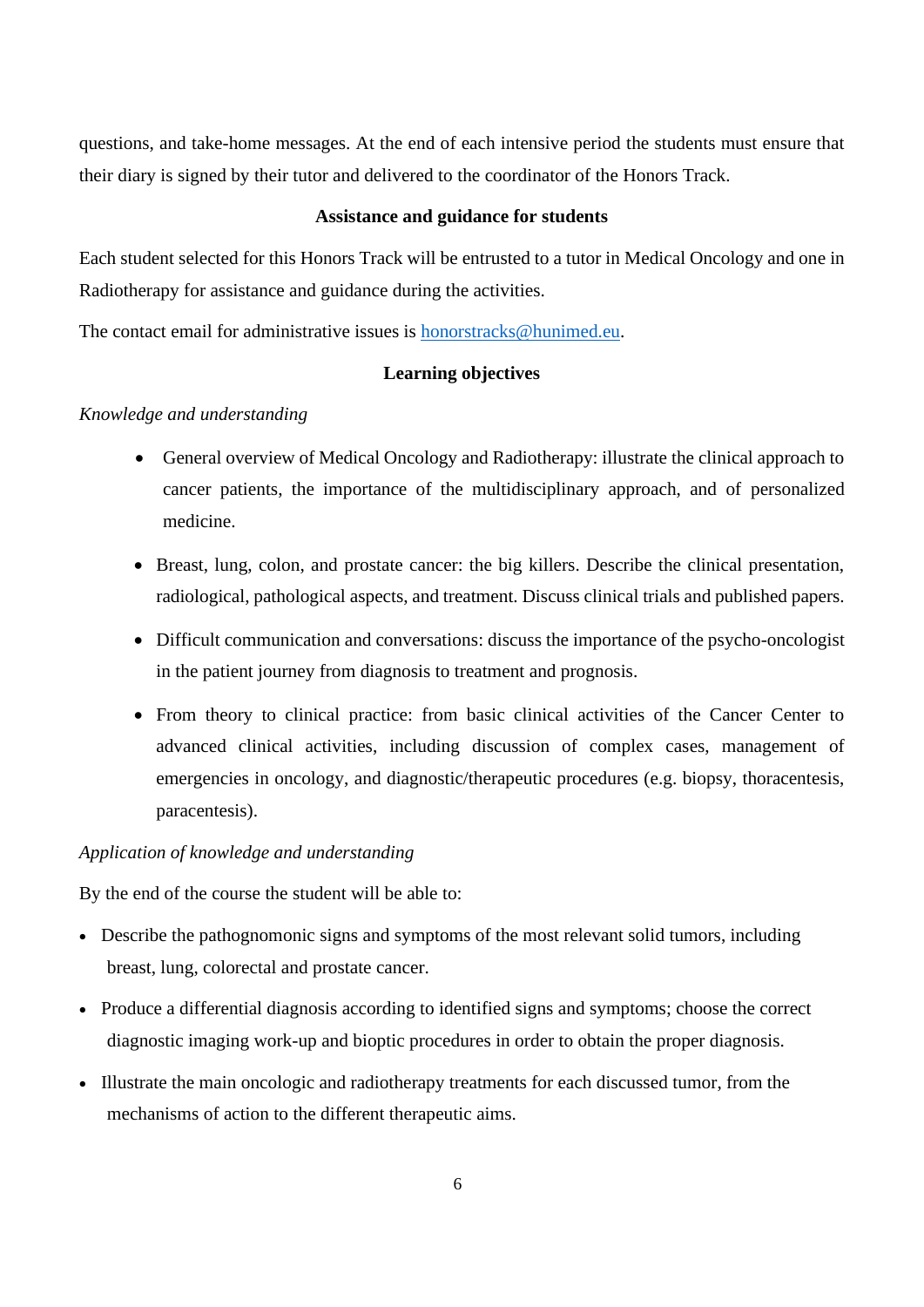• Learn how to communicate with an oncologic patient, with a particular focus on difficult situations including disease progression and poor prognosis.

## **Assessment**

At the end of the first and second intensive period students will be evaluated on:

Professionalism: overall professional behaviour during the period considering attendance, readiness, punctuality, diary completion…)

- Knowledge acquired: discussion of clinical cases
- Progression from the first intensive period to the rest of the track will be based on successfully passing the first evaluation.

# **Activation of the Track**

This Honors Track will be activated with a minimum number of 5 students. A maximum of 10 students will be selected per edition.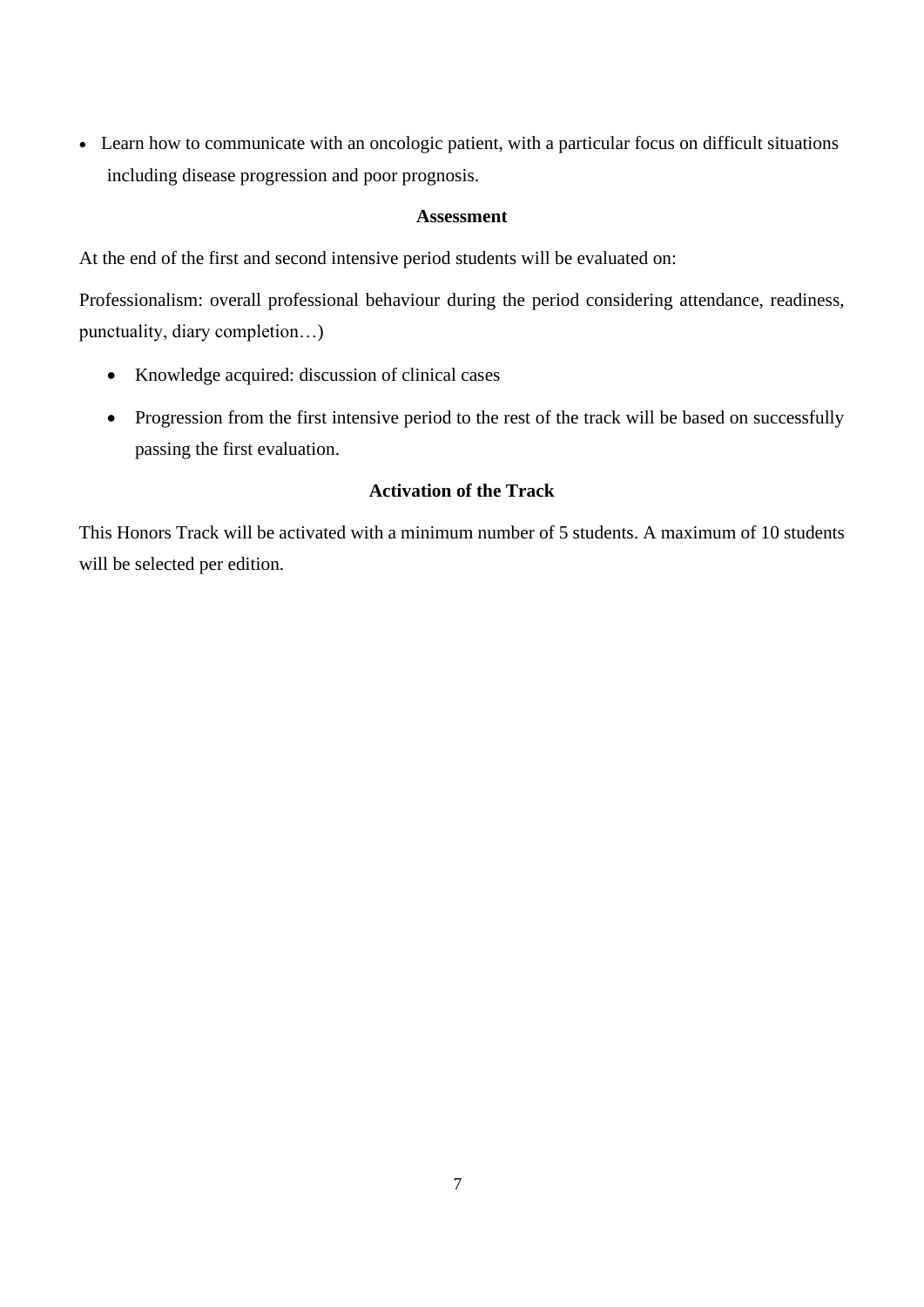## **Annex B HONORS TRACK IN ORTHOPAEDICS**

#### **Purpose and objectives**

Knowledge acquired during the Honors Track in Orthopaedics is essential to gain an overview of orthopaedic practice, understand the differences among orthopaedic sub-specialties, and provide a solid basis to aspire to residency programs in any of these sub-specialties. The course should help the students to understand their aptitude for surgical practice and their main field of interest among different orthopaedic fields.

#### **Organization**

The track will be organized as follows:

- 1. Intensive period one: 2 weeks during the summer of the fourth year
- 2. One monthly activity over the two semesters of the fifth year
- 3. Intensive period two: 1 week during the winter of the fifth year
- 4. Intensive period three: 2 weeks during the summer of the fifth year

Each year, the students must rotate in different orthopaedic sub-specialties, attend in-class lectures, attend simulation activities.

#### **Types of activities**

During the intensive periods students will be exposed to the different surgical areas participating in the following type of activities:

- Operating theatre
- Seminars
- Clinical case discussions
- Simulation.

In total, the student is required to carry out a five-week surgical clinical rotation made available by the University. Students will be exposed to the following surgical areas: Hip Surgery, Knee Surgery, Hand Surgery, Shoulder and Elbow Surgery, Trauma Surgery.

During the clinical rotations, the student will be supervised by a tutor and will be required to fill in a weekly diary on a daily basis, including reflections, questions, and take-home messages.

At the end of this period the students must ensure that the diary is signed by their tutor and delivered to the coordinator of the track.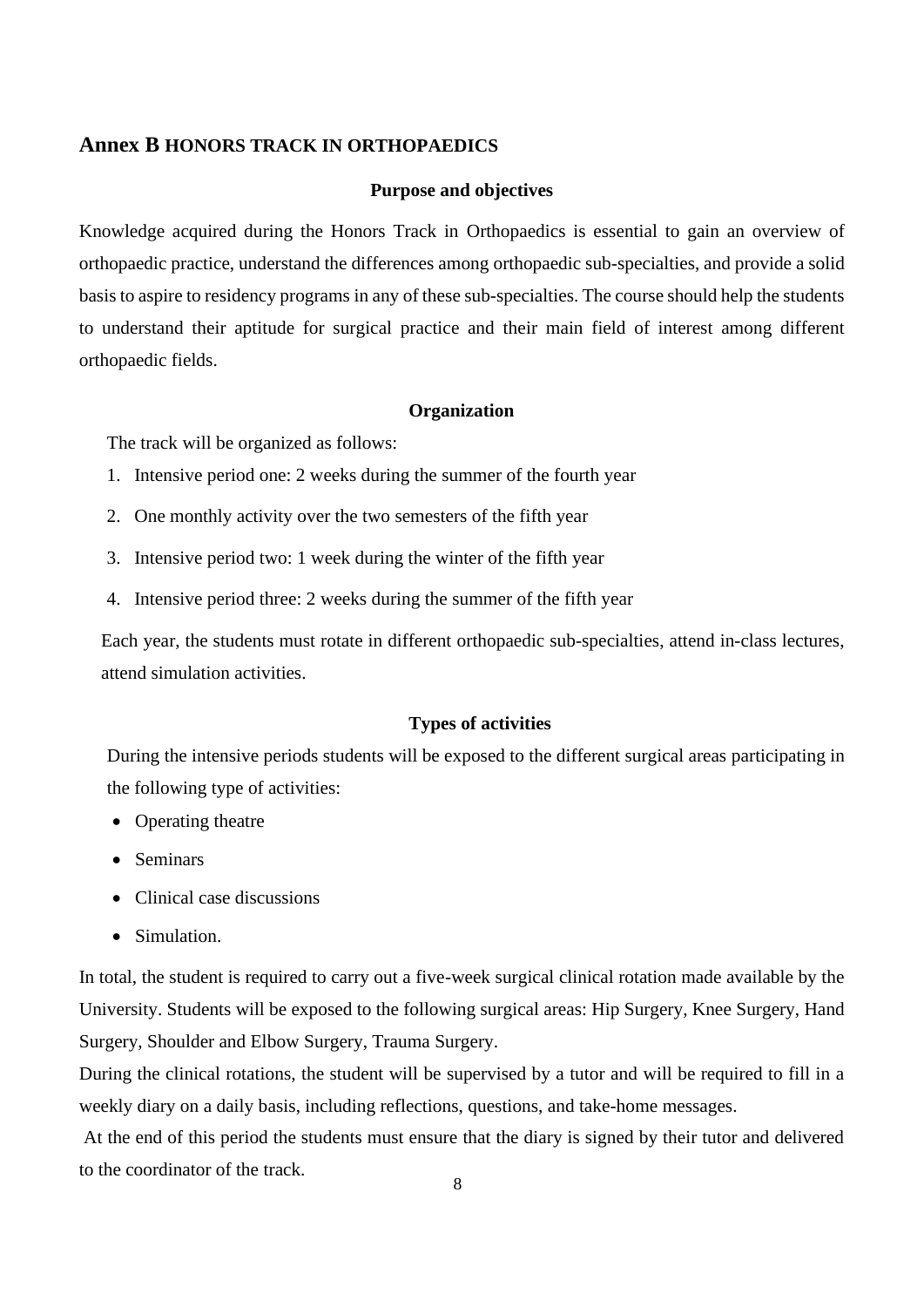#### **Assistance and guidance for students**

Each student selected for this Honors Track will be entrusted to a tutor for each intensive period for assistance and guidance during the activities.

The contact email for administrative issues is honorstracks@hunimed.eu.

#### **Learning objectives**

#### *Knowledge and understanding*

By the end of the course the student will acquire the following knowledge:

- Main features of the surgical theatre (open versus arthroscopic surgery set-up)
- Most-frequently used equipment and devices of the surgical theatre and of their basic functioning
- Protocols for the perioperative management of orthopaedic patients
- Risks of the surgical context (infection, physical, and chemical agents)
- Quality and medical-legal principles in orthopaedics
- Basic surgical skills in different orthopaedic sub-specializations
- Principles of management of basic traumas in an ER setting, including closed reduction and plaster positioning.

#### *Application of knowledge and understanding*

- Prepare a sterile surgical field, including hand washing, dressing, and draping.
- Perform surgical sutures and wound dressing.
- Identify different surgical tools and choose the most adequate one for basic procedures.
- Perform basic movements during a minimally invasive procedure (arthroscopy and, if available, robotic procedures).
- Perform some surgery-related invasive maneuvers, i.e. intra-articular injections, braces, plasters and simple wound sutures.
- Interpret the commonest imaging modalities in orthopedic patients.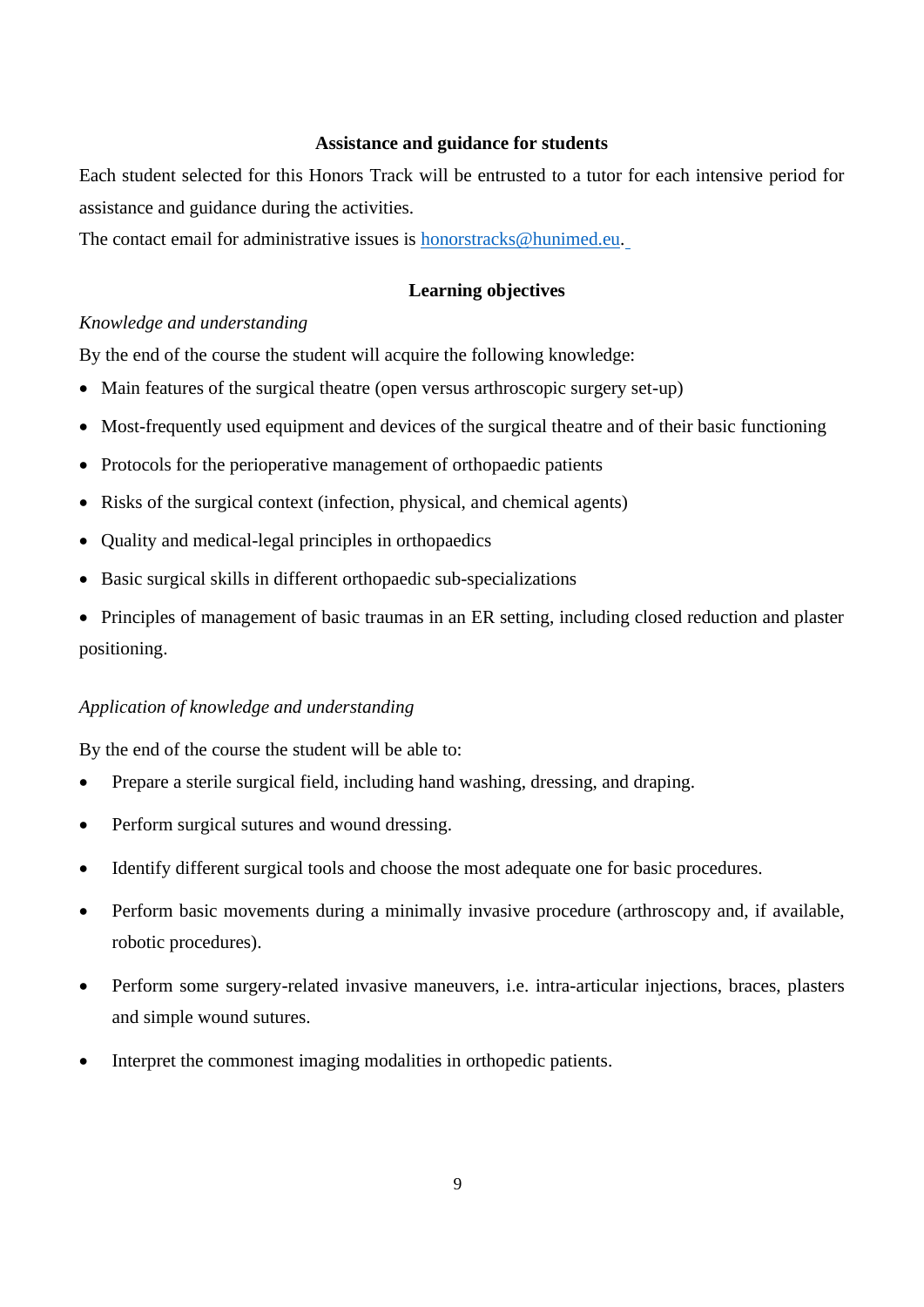#### **Assessment**

At the end of the first intensive period students will be evaluated on:

- Professionalism: overall professional behaviour during the period considering attendance, readiness, punctuality, diary completion)
- Knowledge acquired: discussion of clinical cases.

Progression from the first intensive period to the rest of the track will be based on successfully passing the first evaluation.

# **Activation of the Path**

This Honors Track will be activated with a minimum number of 5 students. A maximum of 10 students will be selected per edition.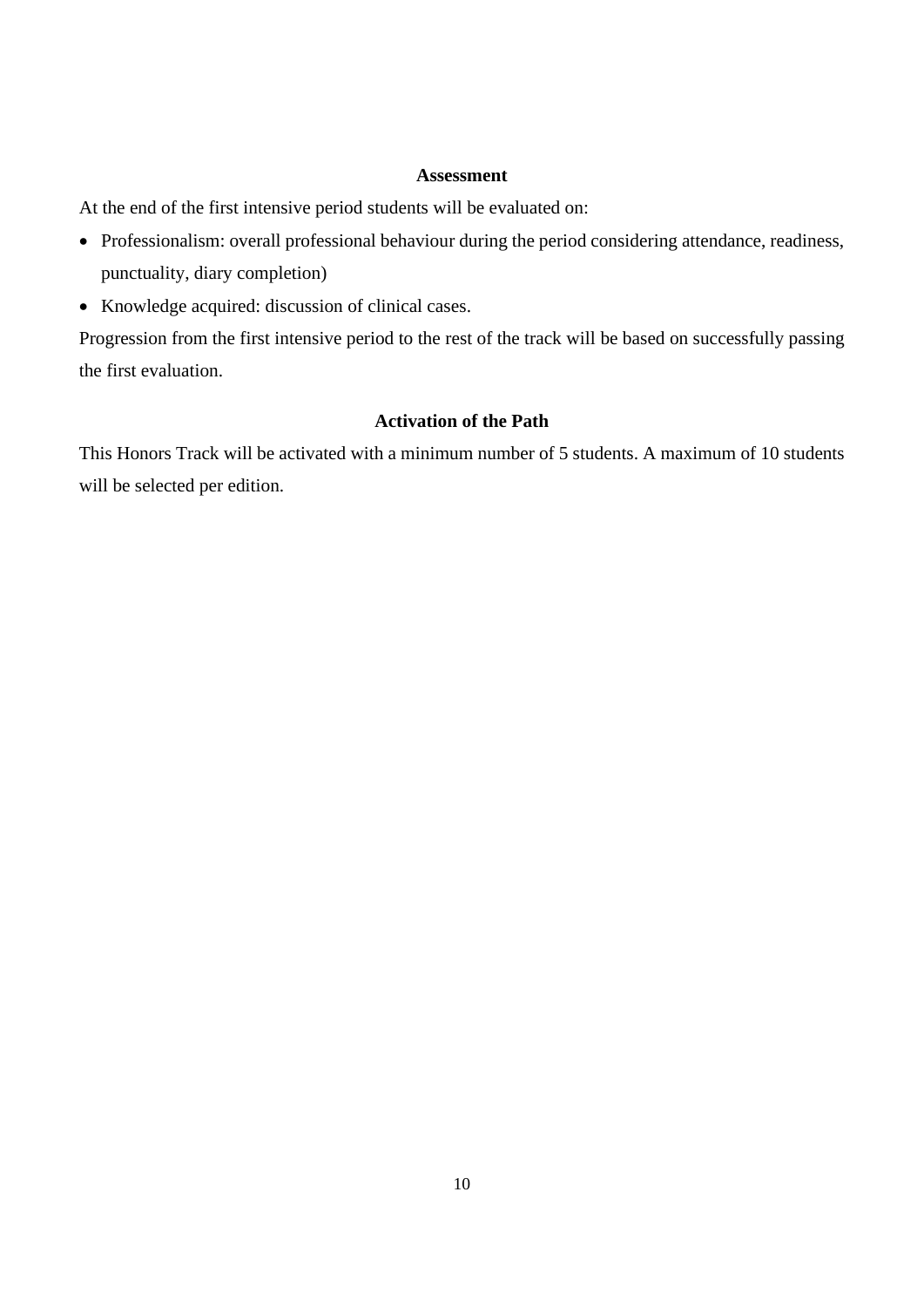## **Annex C HONORS TRACK IN EMERGENCY AND INTENSIVE CARE MEDICINE**

#### **Purpose and objectives**

Knowledge acquired during the Honors Track in **Emergency and Intensive Care Medicine** (*EICMe*) is essential to gain an overview of emergency practice, understand the differences between the specialties of Emergency Medicine and Intensive Care Medicine, and provide a solid bases for an aspiring future resident in both Emergency Medicine and Intensive Care Medicine. The course should help the students to understand their attitude for clinical emergencies management.

#### **Prerequisite for application**

Students are required to have completed the  $4<sup>th</sup>$  year exams and practical activities.

## **Organization**

The track will be organized as follows:

- July-August (4thyear) **in ED (Emergency Department)**-**Emergency Medicine**: 4 weeks, 6 hours/day per 5 days/week+ 2 night-shifts
- July-August (5thyear) **in Intensive Care** : 4 weeks, 6 hours/day per 5 days/week+ 2 night-shifts
- December-February (6thyear) **in ED**-**Emergency Medicine or Intensive Care**: 2 weeks, 6 hours/day per 5 days/week

## **Types of activities**

During each period students will be exposed to the ordinary ward clinical activities.

In addition, during the last four semester of Humanitas Medical School they will attend different lectures and more specific practical activities as follows:

• Students will be partially embedded into the induction program for Residents attending the 2<sup>nd</sup> year of the Intensive Care Medicine Residency program

• Students will be partially embedded into the induction program for Residents attending the 1st year of the Emergency Medicine Residency program

- Emergency medicine procedures in the Simulation Centre, as follows:
- BLSD
- Mask ventilation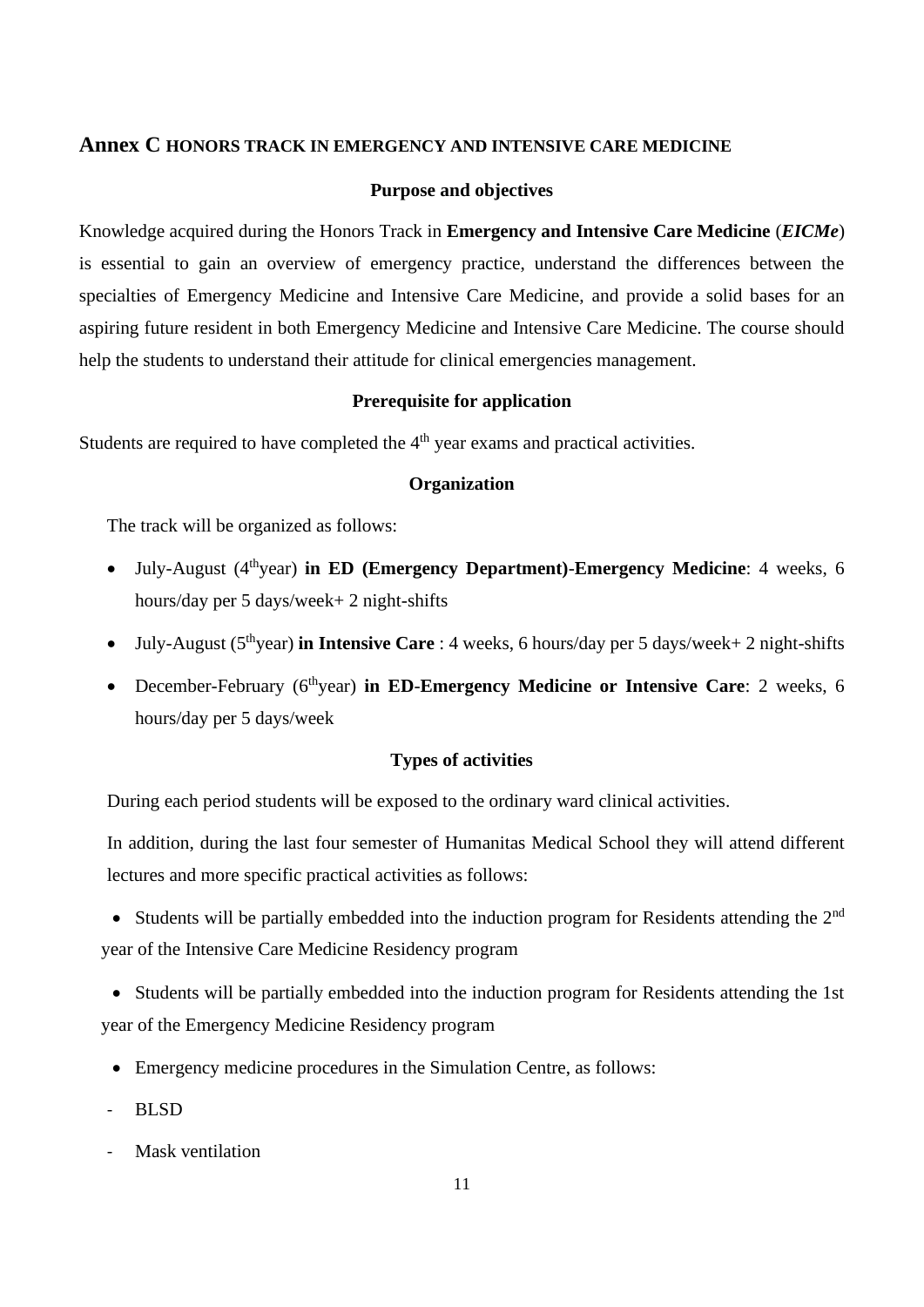- Laryngeal mask positioning
- Radial artery positioning using the Seldinger technique.

In total, the student is required to carry out a ten-week clinical rotation made available by the University. During the clinical rotations, the student will be supervised by a tutor and will be required to fill in a weekly diary on a daily basis, including reflections, questions, and take-home messages.

At the end of this period students must ensure that the diary is signed by their tutor and delivered to the coordinator of the track.

# **Facilities**

The EICMe Honors track will take place in the following Hospitals facilities:

- Humanitas Rozzano
- Gavazzeni Bergamo
- Hospital Mater Domini Castellanza (VA)
- Hospital Gradenigo Torino

## **Assistance and guidance for students**

Each student selected for the *EICMe* will be entrusted to a tutor for assistance and guidance during the activities. The contact email for administrative issues is honorstracks@hunimed.eu.

## **Learning objectives**

## *Knowledge and understanding*

By the end of the track the student will acquire adequate knowledge about:

- Main features and organization of the ED Emergency Medicine and Intensive Care Medicine wards (e.g., architectural, functional, …).
- Basic functioning of the most-frequently used equipment and devices in the aforementioned wards
- Clinical Protocols of critical patients followed in the aforementioned wards.
- Principles of management of medical emergencies in the ED and in the Intensive Care Unit.

## *Activities for application of knowledge and understanding*

By the end of the *ED and Emergency Medicine* track the student will be able to: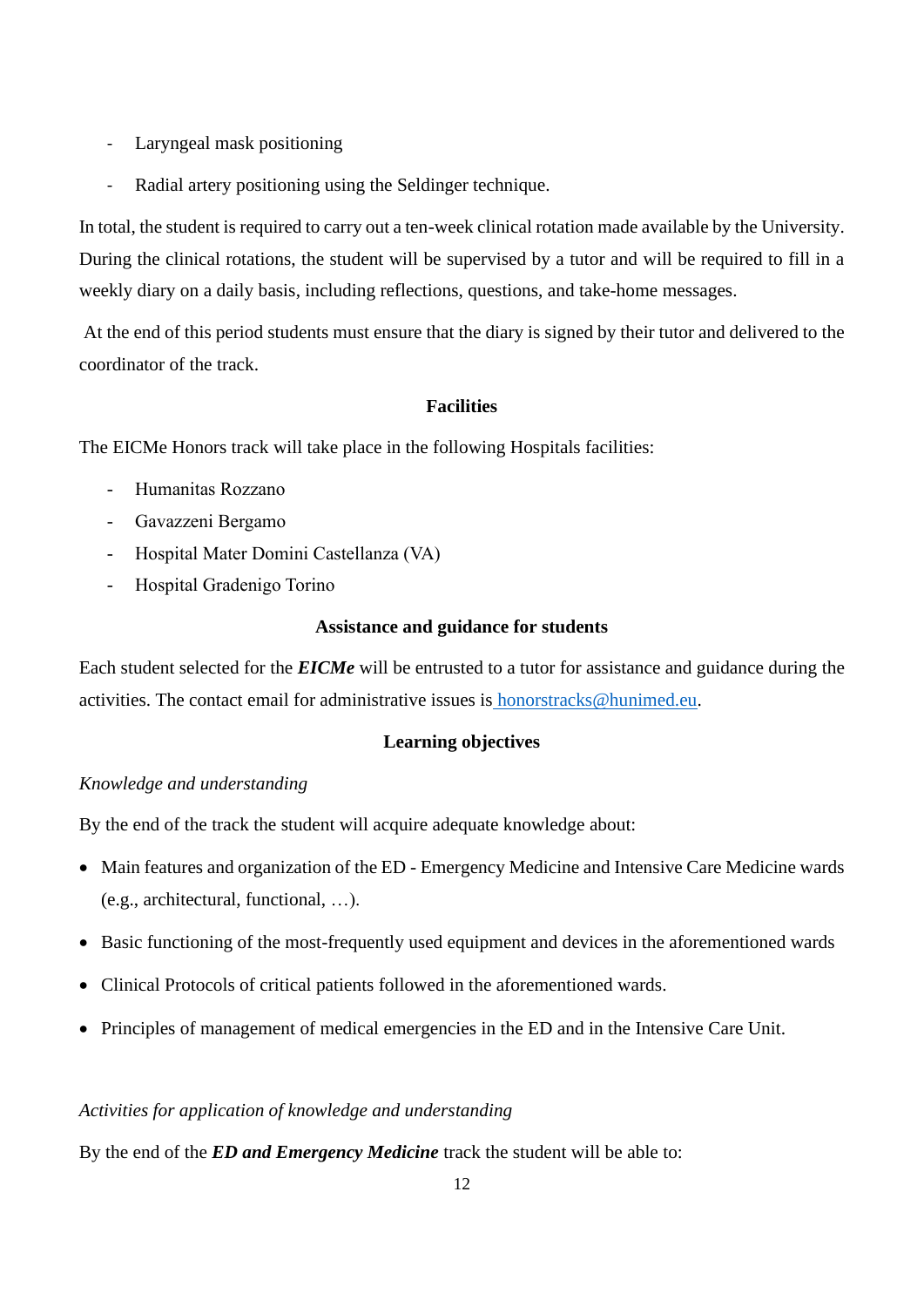- Perform standalone readings of at least 5 normal and 11 pathological ECG, signed by their tutor
- Perform standalone readings of 5 normal and 11 abnormal chest x-Ray, signed by their tutor
	- Obtain 10 standalone arterial sampling for blood gas evaluation, interpret results and clinical implications under the supervision of their tutor.
	- The student will be fully acquainted with the risk management and procedures of the ED.

By the end of the *Intensive Care Medicine* track the student will be able to:

- Understand the different etiology and pathophysiology of various types of shock and prepare a case report to be discussed with their tutor.
- Address the non-invasive ventilation principles by following one cPAP and one NIV clinical case
- Take part in an inpatient emergency management
- Interpret the Early Warning Score (EWS) parameters
- Take part in an intubation manoeuvre and discuss intubation indications with their tutor.
- Take part in a central venous catheter (CVC) placement and be aware of the indication for CVC setting.
- Obtain 10 standalone arterial sampling for blood gas evaluation, interpret results and clinical implications under the supervision of their tutor.
- Perform standalone readings of 1 normal and 3 abnormal chest CT scan, signed by their tutor
- The student will be fully acquainted with risk management, procedures and organization of the Intensive Care ward.

#### **Assessment**

At the end of the track, the student will be evaluated on:

- Professionalism: overall professional behaviour during the period considering attendance, readiness, punctuality, diary completion…)
- Knowledge acquired: discussion of clinical cases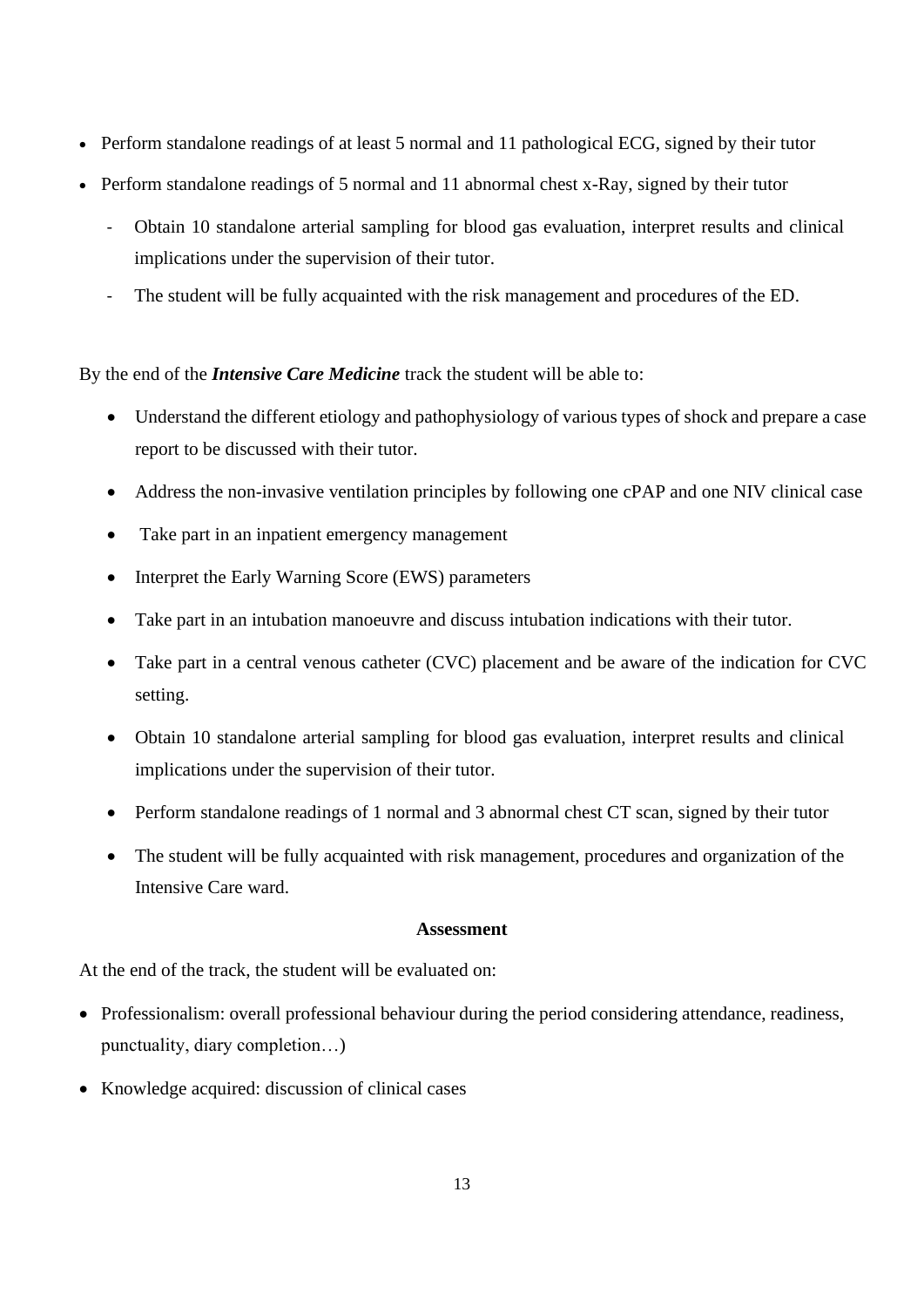# **Activation of the Path**

The EICMe will be activated with a minimum number of 4 students/year. A maximum of 6 students will be selected per edition.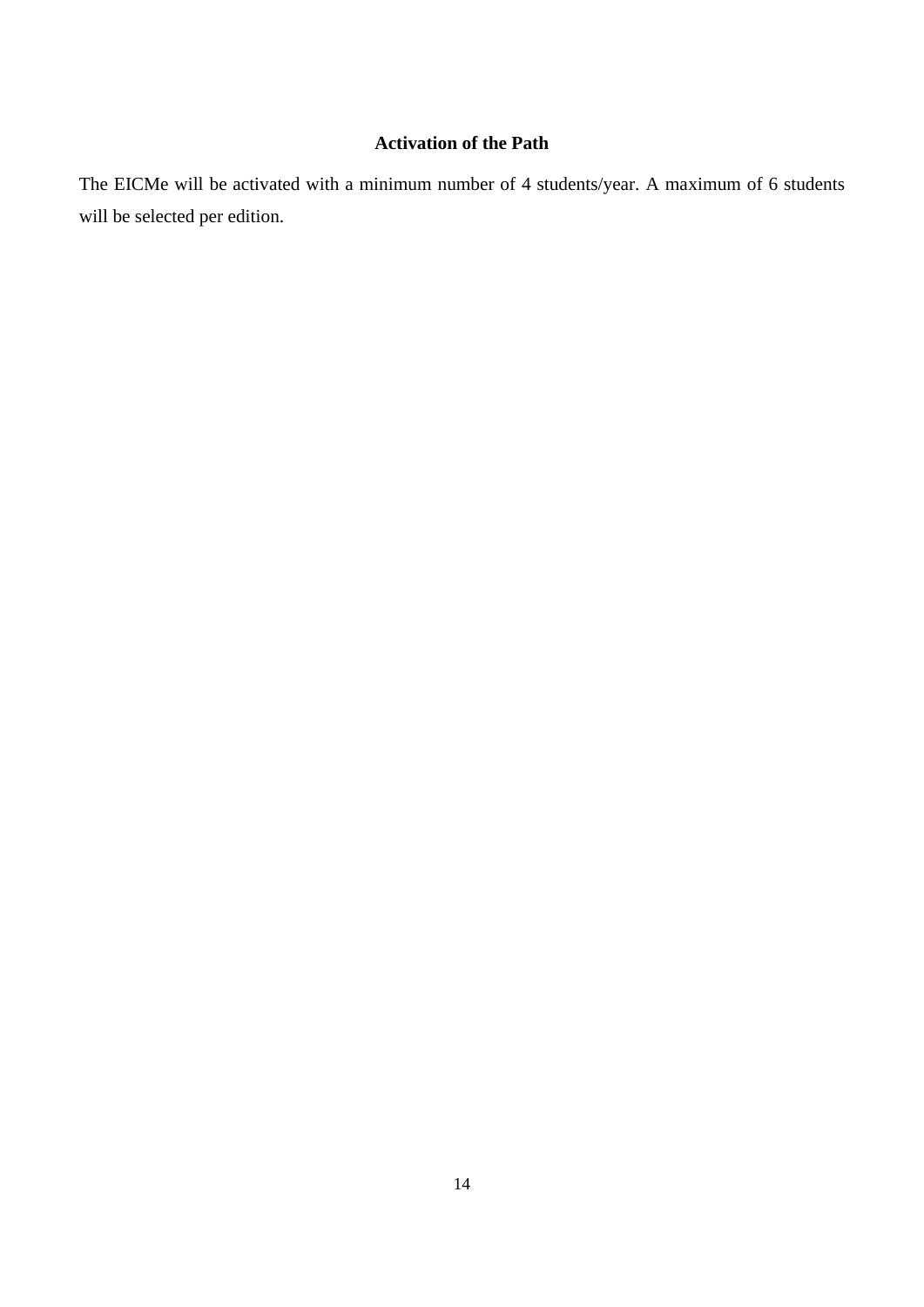# **Annex D HONORS TRACK IN ALLERGY AND CLINICAL IMMUNOLOGY (IMMUNOTRACK)**

#### **Purpose and objectives**

The knowledge acquired during the Honors Track in Allergy and Clinical Immunology is intended to allow the students to understand how the major allergic and immuno-rheumatological diseases are diagnosed and managed and to provide tools for continuous scientific update through the literature. The course should help the students understand their vocation towards the practice of allergy and clinical immunology.

#### **Organization**

The track will be organized as follows:

- Intensive period #1: 2 weeks during the summer of the fourth year (in the Allergy Unit and Rheumatology Unit)
- One monthly lecture/seminar on trending topics over the two semesters of the fifth year
- One bimonthly assignment for independent student work and subsequent evaluation during the two semesters of the fifth year
- Two activities at the Simulation Center during the two semesters of the fifth year
- Participation at two scientific events (one about Allergy, and one about Rheumatology) during the two semesters of the fifth year
- Intensive period #2: 2 weeks during the summer of the fifth year (at the Allergy Unit and Rheumatology Unit)

Each year, the students will be required to attend all proposed clinical activities, in-class lectures/seminars/journal clubs/scientific events, and attend simulation activities.

#### **Types of activities**

During the intensive periods students will participate in Allergy and Clinical Immunology/Rheumatology activities:

- Outpatient clinics
- Seminars/Lectures
- Journal Clubs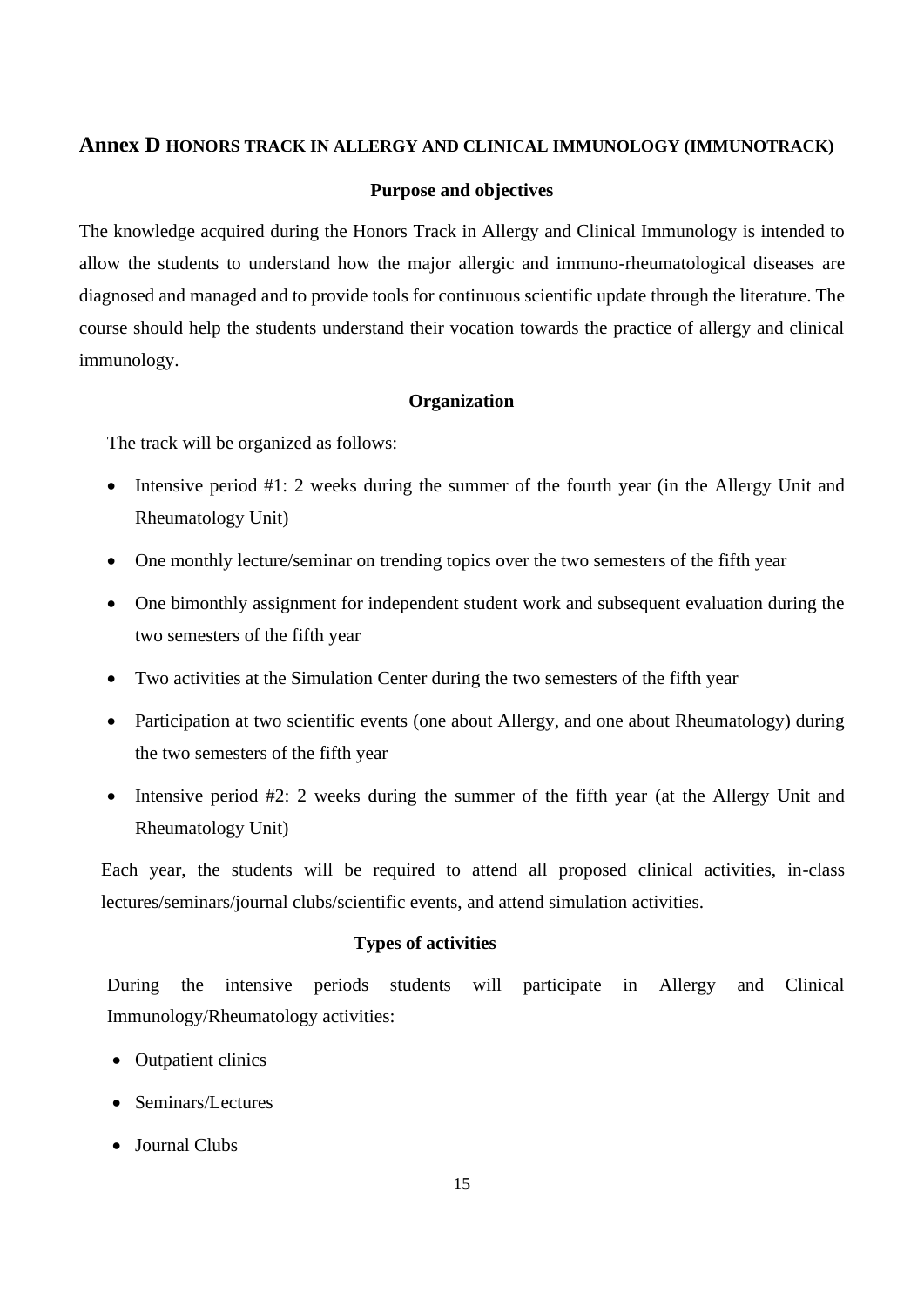- Scientific events
- Simulation

In total, the student is required to carry out a four-week clinical rotation at the Allergy and the Clinical Immunology/Rheumatology units made available by the University. During the clinical rotations, the student will be supervised by a tutor and will complete a weekly diary on a daily basis, including reflections, questions, and take-home messages. At the end of this period the students will ensure that the diary is signed by their tutor and delivered to the coordinator of the track.

# **Assistance and guidance for students**

Each student selected for this Honors Track will be assigned to a tutor for each intensive period for assistance and guidance during the activities. The contact email for administrative issues is honorstracks@hunimed.eu..

## **Learning objectives**

## *Knowledge and understanding*

By the end of the course the student will acquire the following knowledge:

- Diagnostic procedures and guidelines for allergic and clinical immunological/rheumatological diseases.
- Phenotypic characterization and treatment of main allergic and clinical immunological/rheumatological diseases.
- Novel therapeutic approaches to allergic and clinical immunological/rheumatological diseases.
- Principles of management of allergic and immunological/rheumatological emergencies.
- Multidisciplinary approach to the main allergological and immunological/rheumatological diseases.
- Principles of clinical trials participation in allergy, clinical immunology and rheumatology
- Principles of translational clinical and research in allergy, clinical immunology and rheumatology

#### *Application of knowledge and understanding*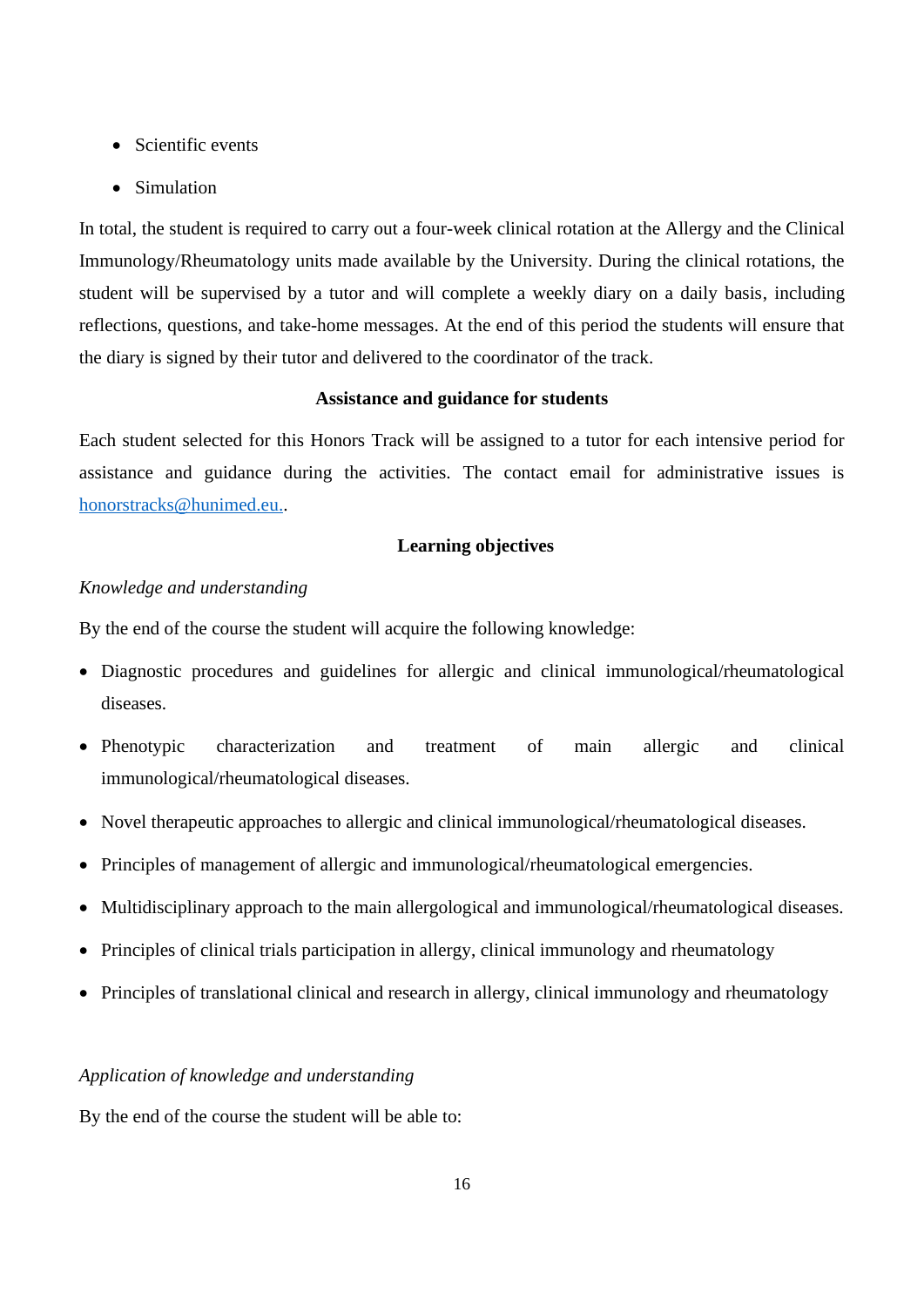- Identify the clinical features of the main allergic and clinical immunological/rheumatological diseases.
- Understand and critically evaluate the phenotypic characterization of the main allergic and clinical immunological/rheumatological diseases.
- Perform and interpret the main diagnostics tests in allergy, clinical immunology and rheumatology
- Understand the process to decide the most suitable treatment (including biological and other innovative drugs) for each single patient affected by main allergic and clinical immunological/rheumatological diseases.
- Actively collaborate in clinical trials.
- Actively participate in clinical and translational research projects.
- Write and critically revise scientific articles.

#### **Assessment**

At the end of the first intensive period students will be evaluated on:

- Professionalism: overall professional behaviour during the period considering attendance, readiness, punctuality, diary completion, and critical interaction with physicians and scientists;
- Knowledge acquired: discussion of clinical cases;

Progression from the first intensive period to the rest of the track will be based on successfully passing the first evaluation.

## **Activation of the Path**

This Honors Track will be activated with a minimum number of 2 students. A maximum of 4 students will be selected per edition.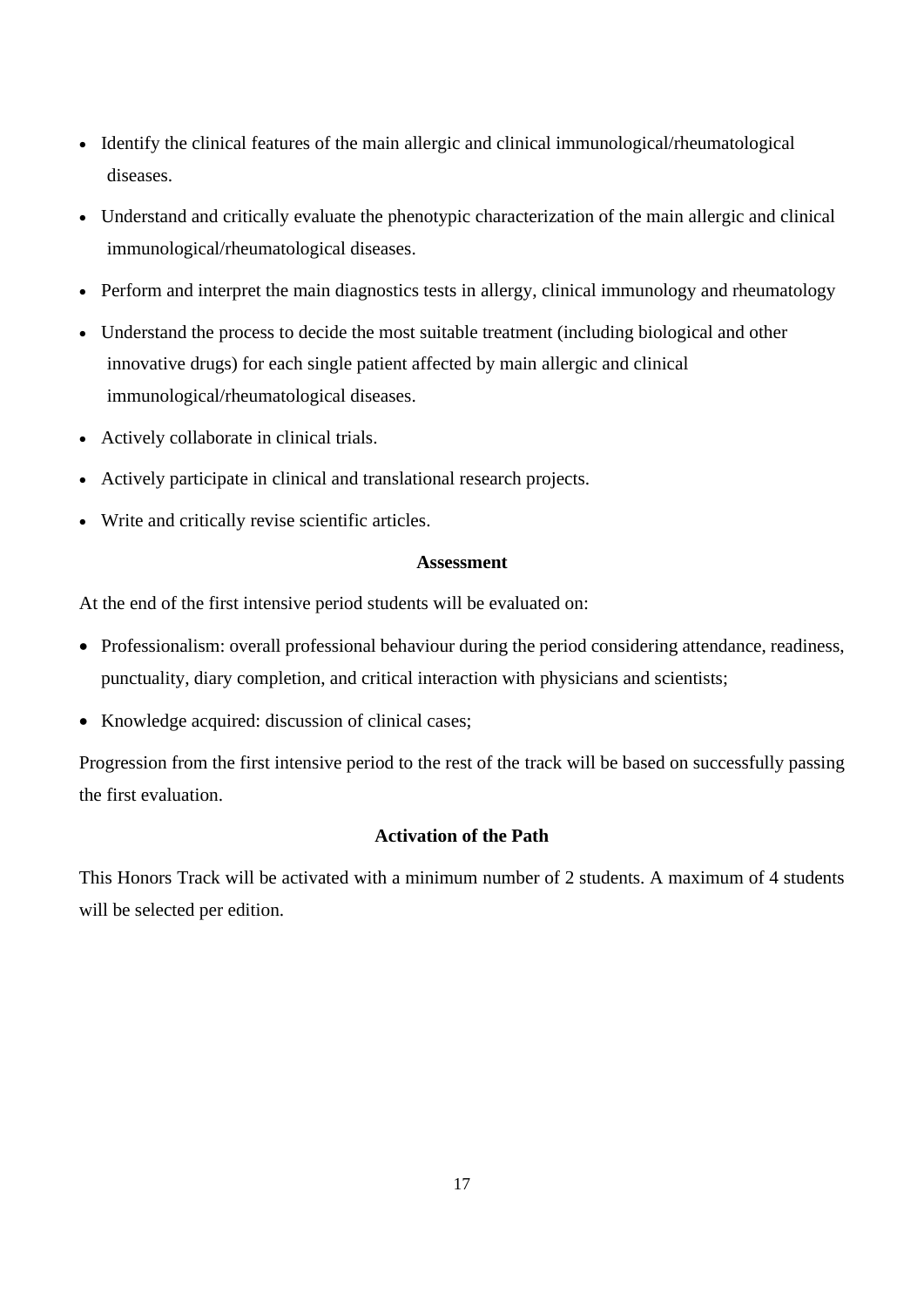# **Annex E HONORS TRACK IN SURGERY**

#### **Purpose and objectives**

Knowledge acquired during the Honors Track in Surgery is essential to gain an overview of surgical practice, understand the differences among surgical specialties, and provide a solid bases for aspiring future residents in in any surgical specialty. The course should help the students to understand their aptitude for surgical practice and the main field of interest among different surgical specialties.

#### **Organization**

The track will be organized as follows:

- Intensive period one: 2 weeks during the summer of the fourth year
- One monthly activity over the two semesters of the fifth year
- Intensive period two: 1 week during the winter of the fifth year
- Intensive period three: 2 weeks during the summer of the fifth year.

Each year, the students must rotate in different surgical areas, attend frontal lectures, attend simulation activities.

## **Types of activities**

During the intensive periods students will be exposed to the different surgical areas participating in the following type of activities:

- Operating theatre
- Seminars
- Clinical case discussions
- Simulation.

In total, the student is required to carry out a five-week surgical clinical rotation made available by the University. Students will be exposed to the following surgical areas: General surgery, Cardiovascular surgery, Thoracic surgery, Urology, Otorhinolaryngology, and Neurosurgery

During the clinical rotations, the student will be supervised by a tutor and will be required to fill in a weekly diary on a daily basis including reflections, questions, and take-home messages.

At the end of this period the students must ensure that the diary is signed by their tutor and delivered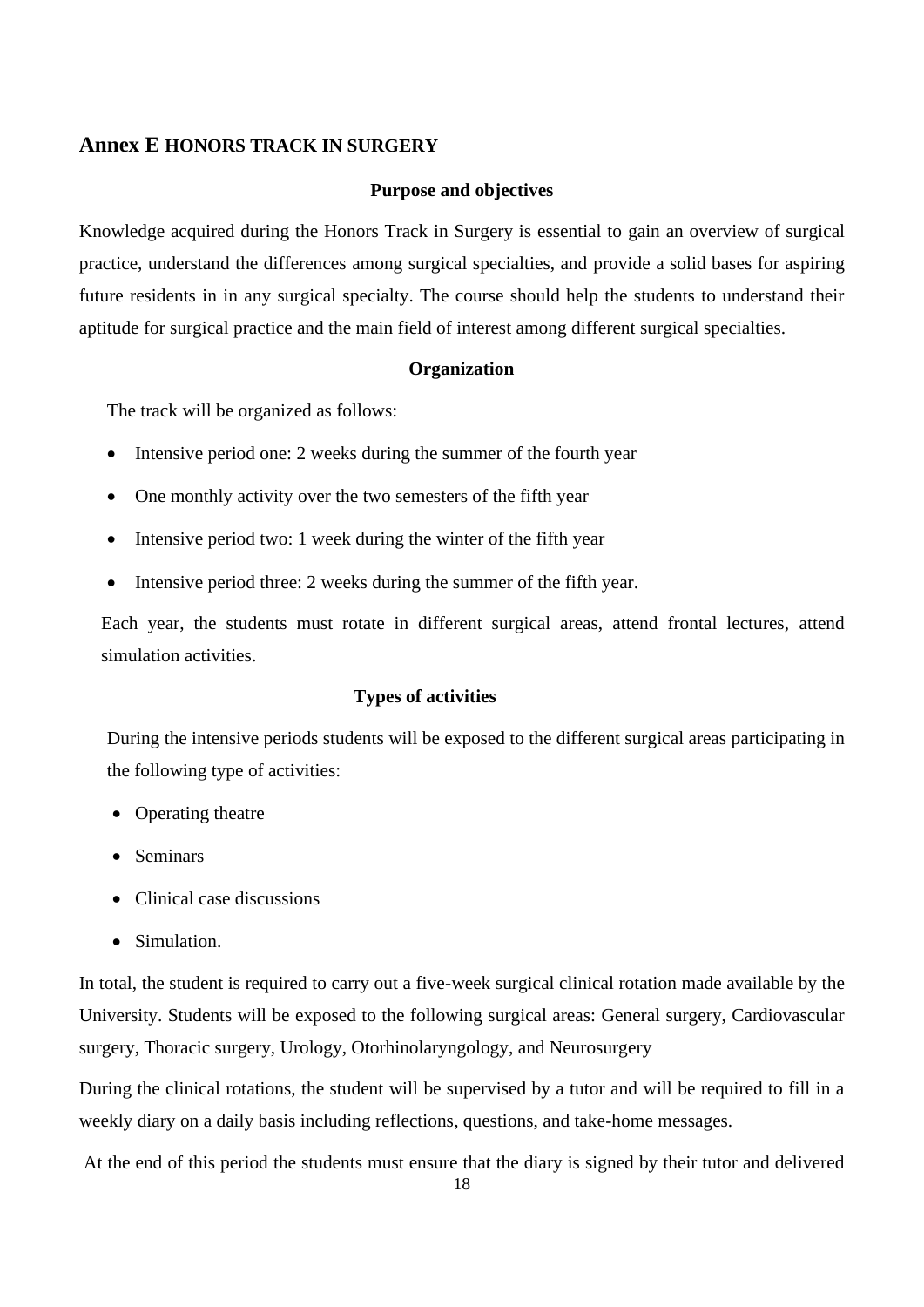to the coordinator of the track.

### **Assistance and guidance for students**

Each student selected for this Honors Track will be entrusted to a tutor for each intensive period for assistance and guidance during the activities.

The contact email for administrative issues is honorstracks@hunimed.eu

#### **Learning objectives**

#### *Knowledge and understanding*

By the end of the course the student will acquire the following knowledge:

- Main features of the surgical theatre (e.g., architectural, functional,...).
- Most-frequently used equipment and devices of the surgical theatre and of their basic functioning.
- Protocols for the perioperative management of surgical patients.
- Risks of the surgical context (infectious, physical, and chemical agents).
- Quality and medical-legal principles in surgery.
- Basic surgical skills in different surgical specializations.
- Principles of management of surgical emergencies.

#### *Application of knowledge and understanding*

- Prepare a sterile surgical field, including hand washing, dressing, and draping.
- Perform surgical sutures and wound dressing.
- Identify different surgical tools and choose the most adequate one for basic procedures.
- Perform basic movements during a minimally invasive procedure (laparoscopic and, if available, robotic procedures).
- Perform basic explorative ultrasound.
- Perform some surgery-related invasive maneuvers, i.e., nasogastric tube and urinary catheter positioning, and vascular accesses.